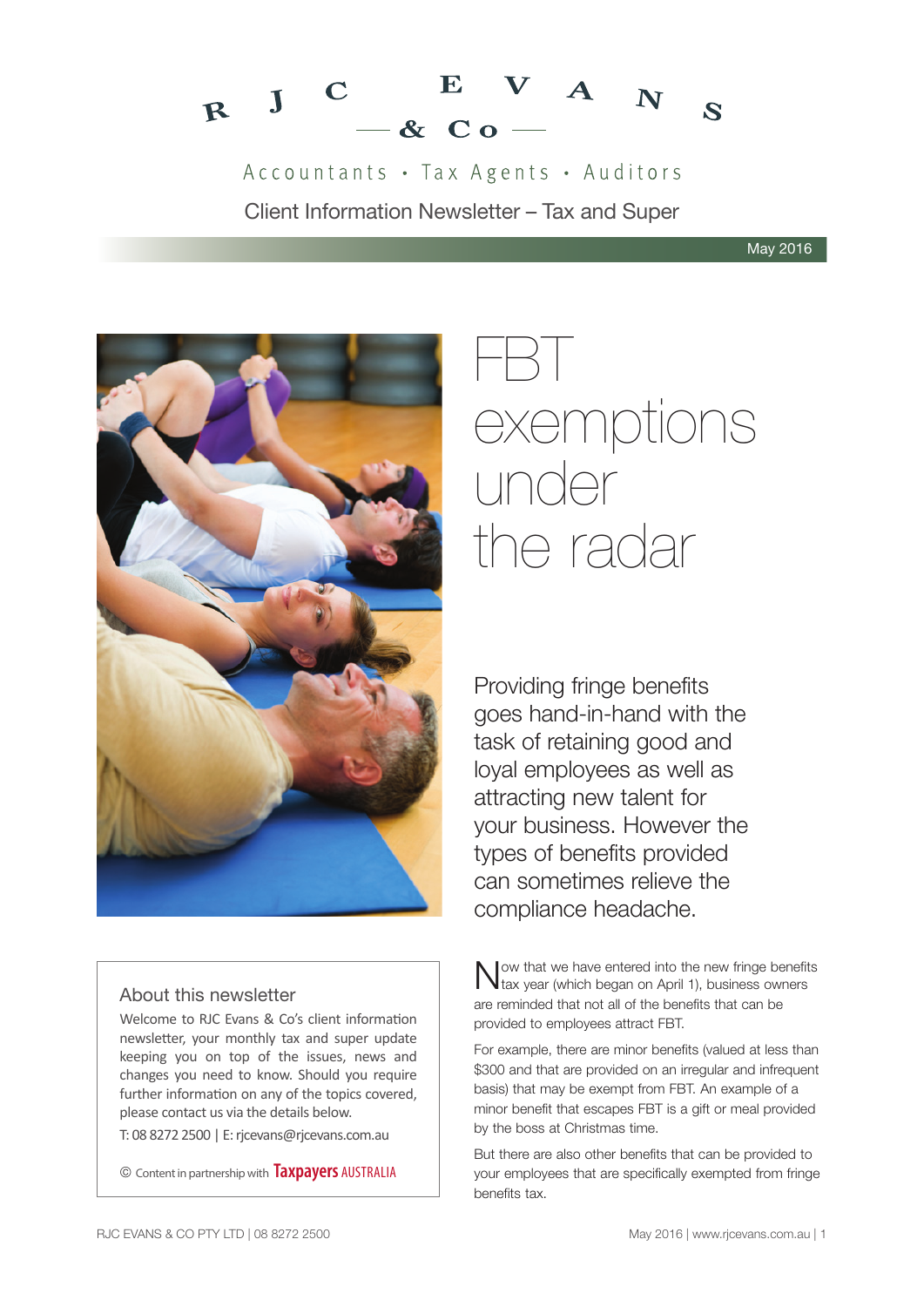bus<br>
ov<br>
car<br>
provide<br>
emple<br>
with mu<br>
work-re<br>
elect ated<br>onic<br>ices<br>nout<br>FBT<br>ties **Small business owners can now provide their employees with multiple work-related electronic devices without incurring FBT liabilities**

# PORTABLE ELECTRONIC DEVICES — AN EXTENDED EXEMPTION

As of the current FBT year (from April 1, 2016), small business owners can now provide their employees with multiple workrelated electronic devices without incurring FBT liabilities. This applies even if the devices have similar functions.

The devices can include:

- laptops
- tablets
- calculators
- GPS navigators, and
- mobile phones.

Items bought before April 1, 2016, but supplied to the employee after this date are eligible for the exemption. Multiple devices bought and given to the employee before April 1, 2016, (that is, during the just-passed FBT year) are not eligible. In these cases, the exemption only applies to one item for that FBT year.

Note that eligible small businesses must have aggregated annual turnover of less than \$2 million. Those businesses that aren't eligible must still follow the existing rules (that is, one device per year).

# NUTRITION AND EXERCISE GUIDANCE

Where an business has arranged for a program to be made available to its employees to learn how to eat better and exercise properly, for the purpose of assisting them with managing their health, fitness and stress, and the employer allocates time during the working day, the cost of this benefit is FBT free. The ATO requires that the employer must have an objective, plan or policy in place to improve or maintain the quality of employee performance.

### CASH AWARDS IN THE WORKPLACE

Genuine safety awards made to an employee in an FBT year up to a total value of \$200 are exempt, but once over \$200 the whole amount is subject to FBT.

Long service awards for service of more than 15 years is usually FBT exempt (for example, an item such as a watch) but there is a value threshold, which is \$1,000 for 15 years of service and \$100 for each additional year. If the employer provides another benefit

following additional years of service, the benefit is exempt if it is no more than \$100 for each year of service in excess of those years for which a benefit was previously provided. If in excess of either the \$1,000 or \$100 limits, no exemption applies.

The ATO accepts that employee contributions are usually not counted towards the value of the benefit. Further, a separate benefit provided by work colleagues in an arm's length situation would not be subject to FBT.

### HANDS ACROSS THE OCEAN

If an employee has been posted overseas, FBT exemptions might include:

- 50% of the cost of one return trip per year for the employee and family, and
- there is no FBT on the cost of education for that staff member's children (subject to conditions).

Where an employee from overseas is working for an Australian business (in Australia) and is a temporary resident at the time, the making of a contribution to a foreign superannuation fund for the purpose of providing superannuation benefits escapes FBT liability. This is much like superannuation guarantee payments made for a resident.

# NOT ONLY, BUT ALSO…

Also exempt from FBT are the following:

- compassionate travel by employees while travelling or living away from home on employment duties to attend the funeral of a close relative or to visit a close relative who is seriously ill
- disabled person car parking
- newspapers and periodicals provided to employees for business purposes.  $\blacksquare$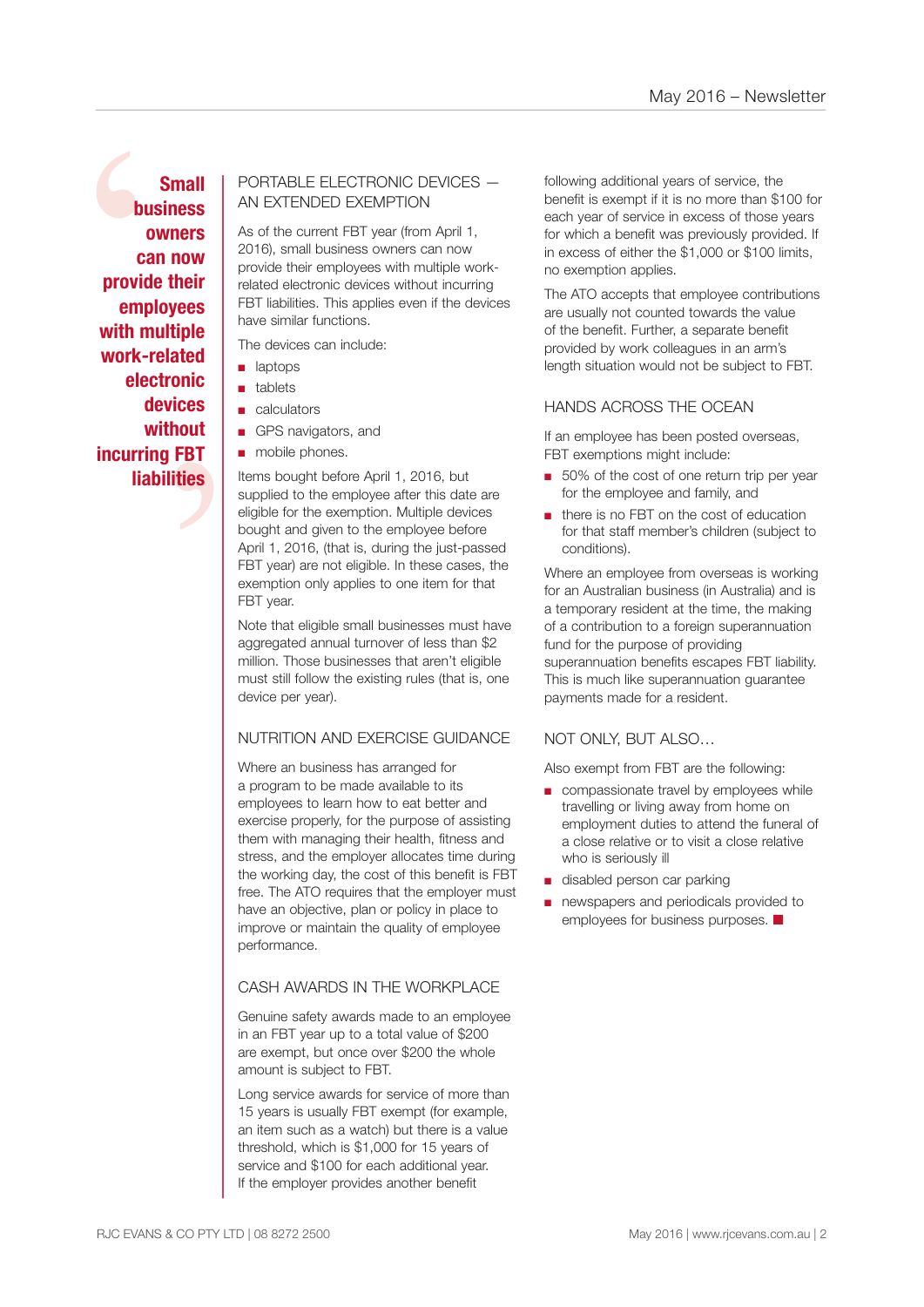

nce we have lodged your latest activity statement, you may realise that something has been left out or you have neglected to include a particular item. The Australian tax system is based on "self assessment", which means the ATO generally takes your word, under our guidance, and bases its assessment on the information it has been provided.

But this is not to say that the ATO may not check the information it has been given if, for example, its data matching activity flags a concern. If an inadvertent error slips past the keeper, there are options to make it right.

### Making changes

It is not all that uncommon for business owners to want to make a change to a business activity statement (BAS) that has already been lodged — often there can be an unclaimed credit that simply slipped your mind, or you remember that you received some other form of income.

For example, a not uncommon situation arises when a business owner has already claimed fuel tax credits based on the intention to use the fuel in a certain way, but subsequently uses it in a different way. An error can be either on the credit or debit side. Again using fuel tax credits as an example, a credit error means you claimed less fuel tax credits than you were entitled to  $-$  for example, you used a lower rate than you were entitled to. A debit error means you claimed more tax credits than you were entitled to. This can occur if you:

- made clerical errors, for example, double counting some fuel purchases
- over calculated your eligible quantity of fuel
- used a higher fuel tax credit rate than you were entitled to
- claimed fuel tax credits for all fuel you acquired, not only the fuel intended for use in an eligible activity.

If you did not make an adjustment in the BAS period in which you become aware an adjustment was required. it becomes an error. If you made multiple errors in a BAS period, you must treat each error individually when determining if it can be corrected and how to correct it. Apart from these specific circumstances, there are also those straight-out mistakes that we all make from time

to time, or you could have forgotten to tell us something about your tax affairs at our appointment.

### How we can help

We can use your current activity statement to correct many previous GST and fuel tax credit errors, to make claims for previous periods or to vary a PAYG instalment. A four year time limit applies to claiming refunds and credits, and this "period of review" commences from the day you were required to lodge the activity statement.

If you can't make such corrections on your current activity statement, we may have to revise the original BAS for you. Note that the process for correcting mistakes and making claims for previous periods can depend on the specific tax or type of credit involved, so you may need to check with us.

If you need to correct information you provided on a BAS and are not eligible to correct it on a later statement, you may need us to complete a revised activity statement. The important thing is to make sure that as soon as you realise that the information you have reported to the ATO is incorrect or incomplete, that you ask us to take actions to correct it.

And the way we can do this is to revise a BAS or apply to make an amendment (in fact the ATO generally treats a revised activity statement as an application to amend an assessment).

If the ATO accepts your revised amount in full and the amendment is made within the period of review, the revised statement will be taken to be a notice of amended assessment. The date of effect of the amended assessment is the day it is adjusted on your running balance account. However if the ATO does not accept the revised amounts in full, it will issue a notice of amended assessment.

If your revision increases the tax you owe or reduces your credit, the ATO will generally treat your revised activity statement as a voluntary disclosure of unpaid tax or over-claimed credits. This means you're likely to receive concessional treatment for any penalties and interest charges that may apply. (You will still have to pay any outstanding tax or overpaid credits, and we may have to ask for a reduction in interest charges for you.)  $\blacksquare$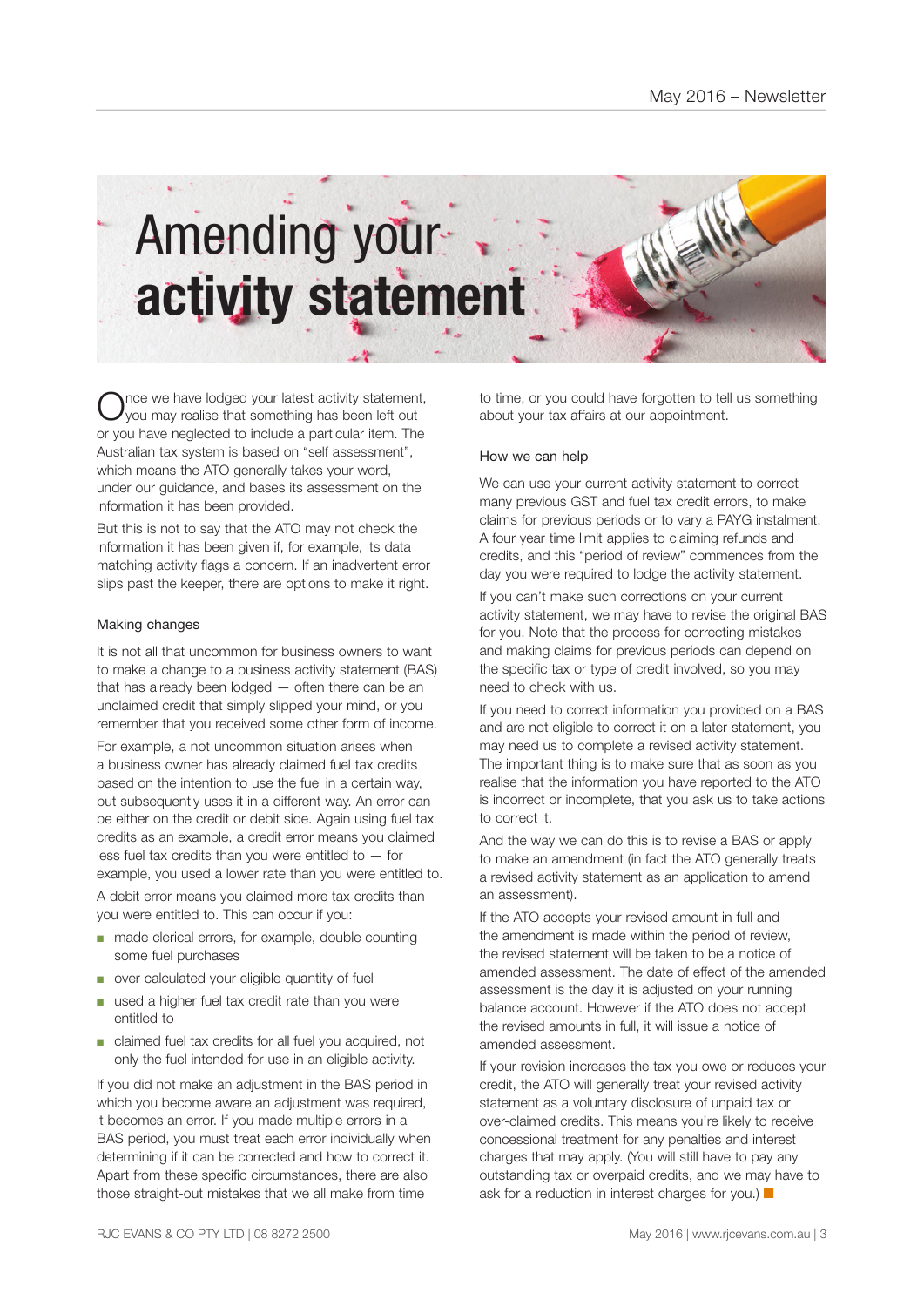![](_page_3_Picture_1.jpeg)

The fact the ATO issues reminders is a sure sign that  $\mathbf I$  the topic is continuing to be a concern.

Even though it is still some time before the owners of beach shacks or bush retreats will be making an appointment to see their tax agents, it can only be assumed that the ATO is wary that these taxpayers are most likely expecting to make certain related claims come tax time.

# What's the tax treatment for holiday homes?

If your holiday house is just used by yourself, and your family and friends (that is, it is not rented out), then there is generally nothing to include in your tax return in terms of income or deductions until the property is sold.

But when that time comes, you will need to have kept records of all expenses and outgoings from the time you bought the holiday house until the day it is sold. This will enable us to be able to accurately work out any capital gain (or perhaps loss) when you sell.

However if it has been leased or rented out, the principles that apply to an investment rental property also apply to a holiday house from an income tax point of view. Owners are therefore eligible to claim expenses for the property based on the proportion of the income year when it was rented out or, alternatively, based on when it was "genuinely available" for rent (see panel on page 5).

# What expenses can I claim?

Deductible expenses can include interest on funds borrowed to buy the house, property insurance, an

Can your summer holiday house be turned into a tax advantage?

Now that summer has come and gone, the ATO has been active in issuing reminders about the taxation issues surrounding holiday homes.

agent's commission, repairs and maintenance costs (such as materials, mower fuel, council tip fees, trailer hire), council rates, the decline in value of depreciating assets such as a stove, and capital works. Check with us if you want to make sure an expense is eligible for a deduction.

As noted, if you rent out your holiday home, you can claim reasonable costs that relate to you inspecting, maintaining and making repairs to the property. But if you are primarily visiting the property to have a holiday, and while there make repairs or do some maintenance, you generally can only claim repair and maintenance costs based on the proportion of the income year the property was rented out or was genuinely available for rent. Note also that you cannot claim travel costs to and from the property on such cases.

# Don't forget to apportion for private use

It will be necessary to apportion expenses if the house has been used:

- $\blacksquare$  for private purposes for part of the year such as when you use it yourself, or allow your family, relatives or friends to use it free of charge
- **by family or friends for part of the year and you charge** them less than market rent.

So if for example the house is made available to renting holiday makers for most of the year, but you reserve three weeks over an off-peak period to use it yourself, that three week period needs to be ignored when calculating deductions. This also includes use by other family members, relatives and friends.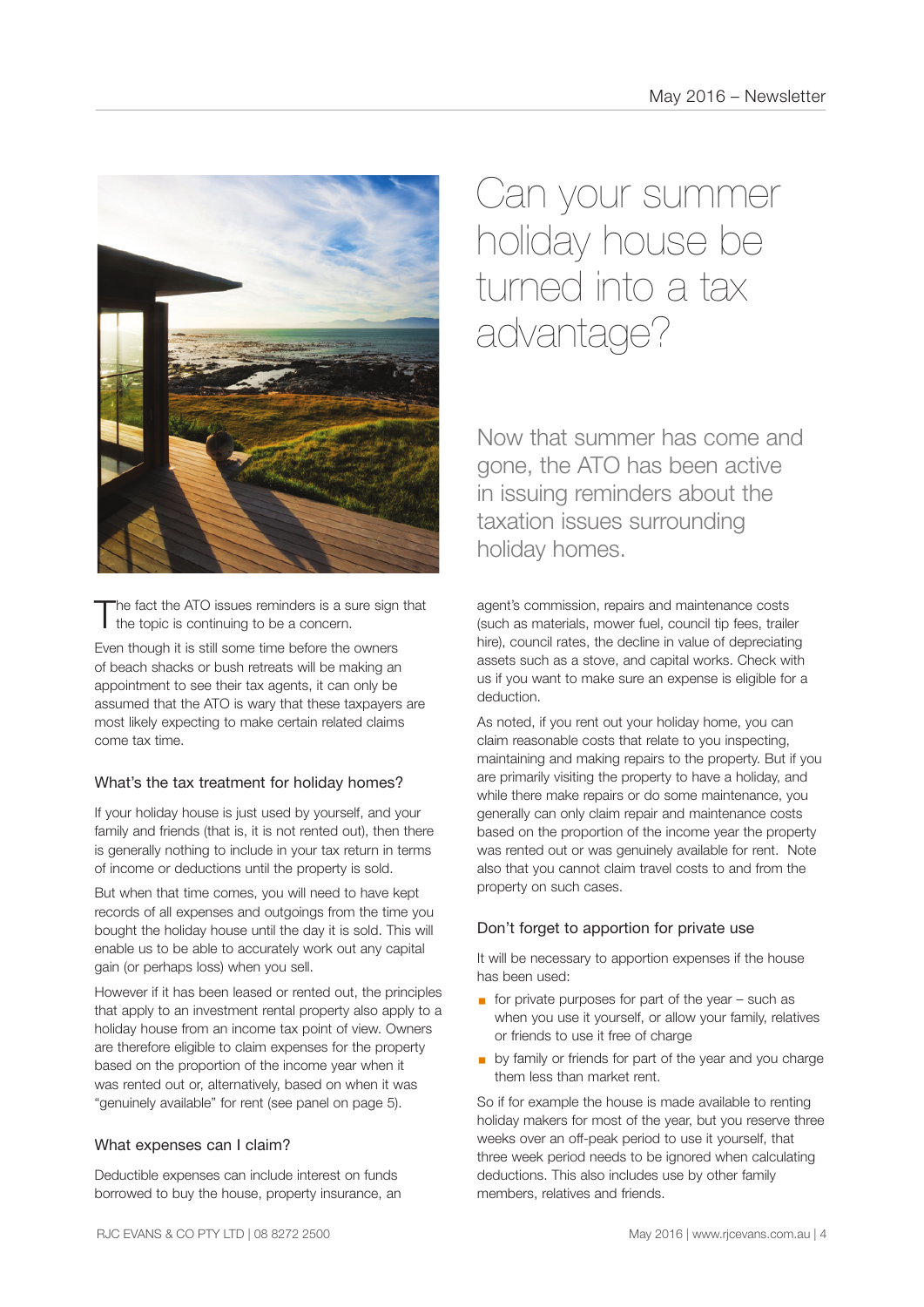### **Example: Private use by owner**

James McGill and his partner Kim have a holiday home, which is rented at market rates. They have a real estate agent advertise it for rent during the year. James and Kim use the property themselves for four weeks during the year.

During the year, their expenses for the property are \$34,802. This includes interest on the funds borrowed to buy the holiday home, property insurance, the agent's commission, maintenance costs, council rates, the decline in value of depreciating assets and capital works deductions.

James and Kim receive \$25,650 from renting out the property during the year. However no deductions can be claimed for the four weeks they used the property themselves.

James and Kim can claim deductions for their expenses based on the proportion of the income year the property was rented out or was "genuinely available" for rent (more below).

James and Kim's rental income and deductions for the year are as follows:

| Rental deductions (48/52 x \$34,800) \$32,124 |  |
|-----------------------------------------------|--|
|                                               |  |

As they are joint owners, they claim a rental loss of \$3,237 each in their tax returns.

James and Kim need to keep records of their expenses. If they make a capital gain when they sell the property, the proportion of expenses (interest, insurance, maintenance costs and council rates) that they could not claim a deduction for might in certain cases be taken into account in working out their capital gain.

### Special rule for non-arm's length dealings

If your holiday home is rented out to family, relatives or friends below market rates, your deductions are limited to the amount of rent received for that period. For example, if your holiday house is used by your sibling's family for a week, and they pay a token \$100 for the privilege, even though expenses such as those mentioned above may be calculated to add up to say \$200, a claim for expenses is capped at the amount of rent received (that is, \$100).  $\blacksquare$ 

![](_page_4_Picture_12.jpeg)

# GENUINE AVAILABILITY FOR RENTAL

If the holiday house is really available to be rented out, but you or your real estate agent have simply not been able to attract renters, then the ATO will still generally allow deductions for that property.

However the ATO is wary that some less-than-scrupulous holiday home owners may try to make expense claims for their property while not really intending to rent it out to others.

The ATO has outlined various factors that it believes may indicate that a holiday house is not "genuinely available" to be rented — leaving the property owner ineligible to make expense claims. Factors that the ATO can be on the lookout for include a holiday house that is:

- advertised in ways that limit its exposure to potential tenants for example, the property is only advertised at a workplace, by word of mouth, or outside annual holiday periods when the likelihood of it being rented out is very low
- the location, condition of the property, or accessibility to the property, mean that it is unlikely tenants will seek to rent it
- **•** you place unreasonable or stringent conditions on renting out the property that restrict the likelihood of the property being rented out – such as:
	- setting the rent above the rate of comparable properties in the area
	- placing a combination of restrictions on renting out the property such as requiring prospective tenants to provide references for short holiday stays and having conditions like "no children" and "no pets", and
- **•** you refuse to rent out the property to interested people who have applied to rent the property without adequate reasons.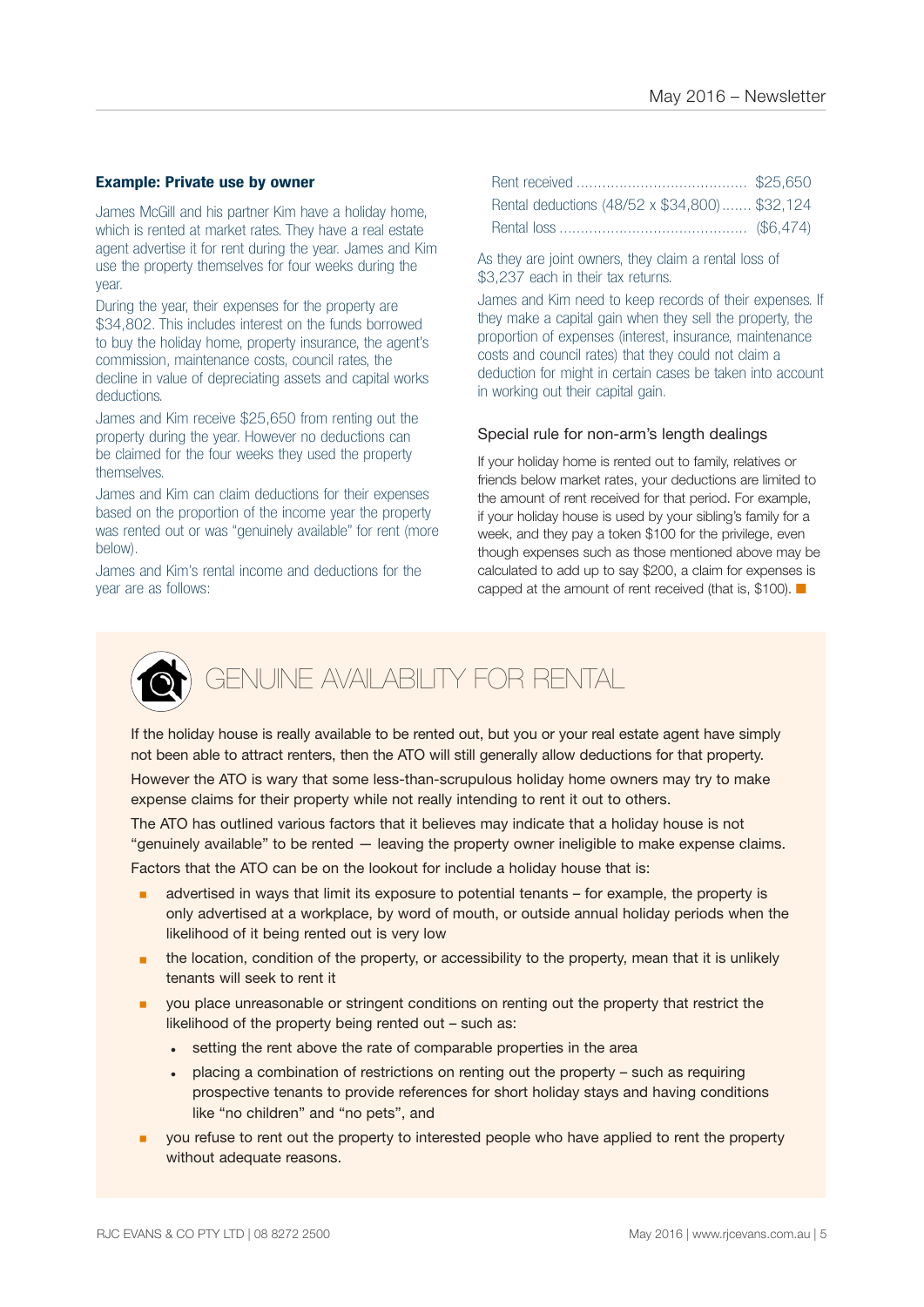![](_page_5_Picture_1.jpeg)

# Considerations if your employee wants to salary package

 $\bigcap$  alary packaging is one way for an organisation to **J**increase the take-home pay of its employees  $-$  and if done correctly, at no extra cost to the business but with a tax advantage to the employee.

# WHAT'S SALARY PACKAGING?

Basically, an employee agrees with their employer to forego part of their future salary or wages in return for the employer providing benefits of a similar value. By paying for items out of pre-tax salary the employee can reduce taxable income. Benefits typically provided include cars by way of novated lease, provision of property (such as a computer) or payment or reimbursement of expenses.

For the employer, salary packaging has some advantages, such as the ability to attract employees, and it may also act as an incentive to reward employees.

Benefits that employees can package can be dependent on the type of organisation as well as the items the employer is willing to consider. There can however be additional administration costs to the employer in making sure that it is all processed correctly.

# CONSIDER FRINGE BENEFITS TAX

The ATO says employers need to be very aware of fringe benefits tax (FBT) when working out what can be provided to replace the income in a typical salary sacrifice arrangement. Sometimes it can cost employers more in remuneration if salary packaging is done incorrectly because of FBT being levied.

For an employer, if an FBT liability is generated through a salary sacrifice arrangement, that cost can be passed on to the employee by reducing their total remuneration by the same amount. There may be extra paperwork, but an employer should be no worse off when they provide taxable benefits under a salary sacrifice arrangement.

Benefits provided that would typically be subject to FBT include property (such as goods) and expense payments (such as loan repayments, school fees, child care costs and home internet connection).

So for example if an employee salary packages golf club membership worth \$2,000 (including GST), the amount sacrificed from their salary will generally be that amount plus any FBT liability.

# CARS A PERENNIAL FAVOURITE

Including a car in a salary package is very popular, and doing so as part of a salary sacrifice arrangement will often raise the topic of "novated leases". Costs in operating the vehicle can also be salary sacrificed. This is typically referred to a fully novated lease.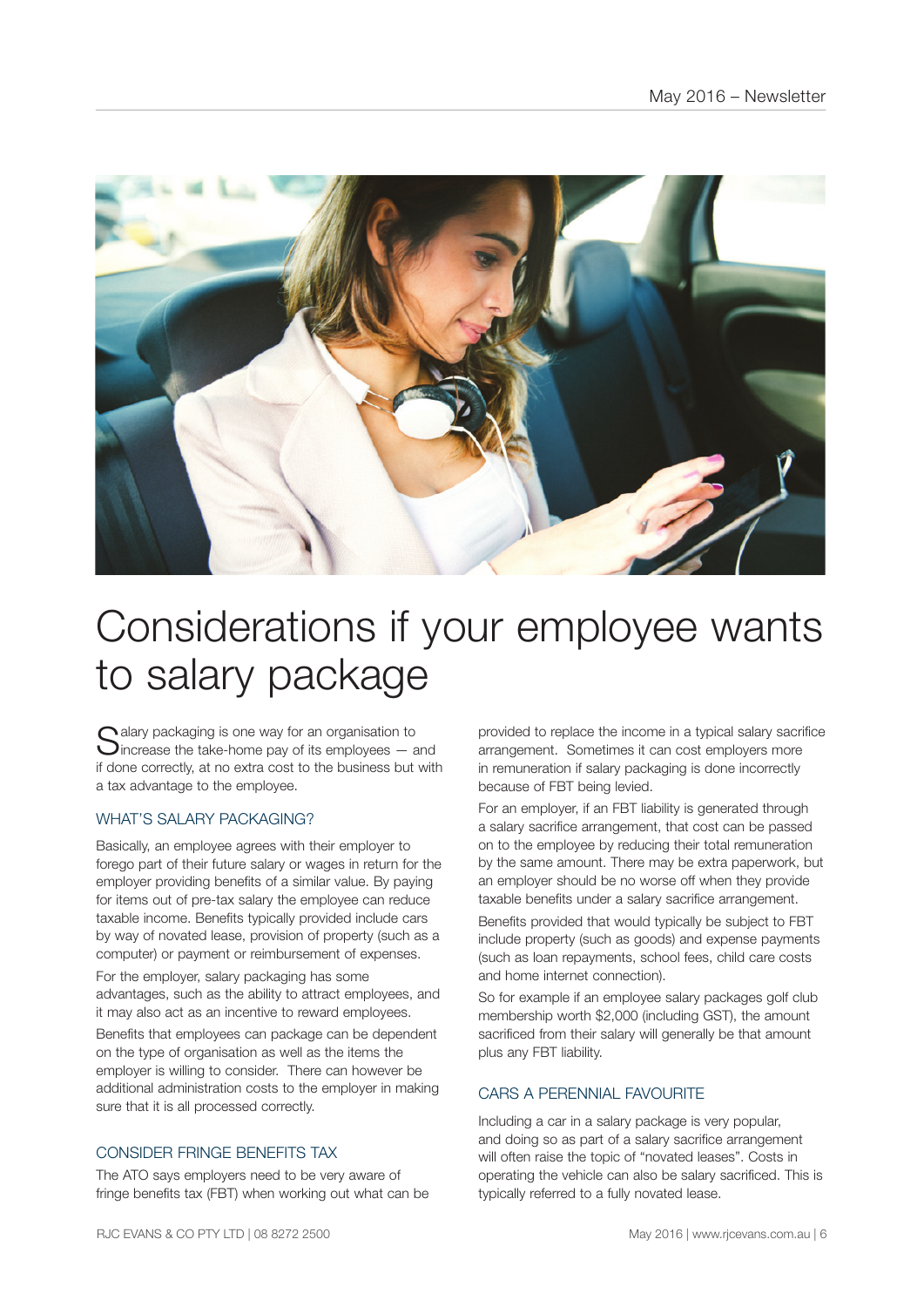### What's a novated lease and its benefits?

A novated lease is a three-way deal – between an employee, a financier, and the employer. The employee owns the car, and the employer agrees to make lease repayments to the financier plus pay for any running costs for that car as a condition of employment.

One obvious such condition is to remain an employee. In the event that employment ceases, the obligations and rights under the lease revert to the (former) employee. This can suit the person involved, as they keep the car, but can also suit the employer as they are not saddled with an extra vehicle or a financial commitment for it.

### What are the tax implications to the employer?

During the period of the novated lease, the employer is entitled to a deduction for lease expenses where the car is provided as part of the salary sacrifice arrangement.

It does give rise to a car benefit under the FBT rules and is subject to FBT. The complication is that the taxable value for FBT purposes can be arrived at by varying methods, so consultation with this office is recommended.

To reduce the FBT, an employee can also make contributions towards the running of the vehicle from their after tax income. Ideally employees should seek advice from their tax agent to ensure that novated leasing suits their financial circumstances.

# SUPERANNUATION A COMMON CHOICE

Salary sacrificed super contributions are treated as employer contributions, and if made to a "complying super fund" the sacrificed amount is not considered a fringe benefit for tax purposes — which means employers will not be liable to pay FBT on the super contributions. Further, these will not be included as a reportable fringe benefit amount on the employee's payment summary.

However salary sacrificed super contributions in excess of mandated contribution caps must be reported on the employee's payment summary as reportable employer super contributions. Note however that salary sacrificed super contributions made to a non-complying super fund will be a fringe benefit.

### Can a deduction be claimed by the employer?

If the employee is younger than age 75, you can claim a deduction on all employer super contributions, including salary sacrificed contributions, you make to their super fund. After age 75, only mandated employer contributions can be accepted by the super fund and a deduction claimed.

Note also that while reportable employer superannuation contributions are not included in the employee's assessable income, the amount can be included in the income tests applicable for some benefits and obligations, such as:

- deductions for personal super contributions and noncommercial losses
- the super co-contribution
- the Medicare levy surcharge threshold calculation
- a range of Centrelink and child support benefits and obligations.

Salary sacrificed contributions to a super fund form part of the employee's "concessional contributions" for the financial year, on top of superannuation guarantee (SG) payments. There is a cap on the amount of concessional contributions that an individual can make each financial year before paying extra tax. For the 2016-17 financial year, this is \$30,000, or \$35,000 if the employee is aged 49 or over on June 30, 2016.

Note that the employer SG obligation amount of 9.5% is based on the reduced salary (that is, post the amount sacrificed). Also note that some awards or agreements may stipulate the amounts of super, so the salary sacrificing arrangement will not affect SG obligations.

# FBT EXEMPTIONS

Certain fringe benefits are specifically exempt from FBT. Note that the exemption applies if the items are primarily for work-related use. Some common items include:

- portable electronic device (such as a mobile phone or tablet)
- an item of computer software
- an item of protective clothing
- tools of trade
- a briefcase.

Alternatively, there is an "otherwise deductible" rule, which works by allowing an employer to avoid an FBT liability on an item to the extent that if the employee would have been eligible to claim the item as a deduction in their own tax return had they bought this item themselves

Specifically, there will be no FBT on the item purchased if an employee uses it solely for work purposes. There may be some apportionment, and therefore an FBT liability, if it is not fully being used for work purposes.

Contact this office for other exemptions and ways to reduce your FBT liability.  $\blacksquare$ 

**TIP** A legitimate salary sacrifice arrangement cannot be made retrospectively for salary or wages that have already been earned.